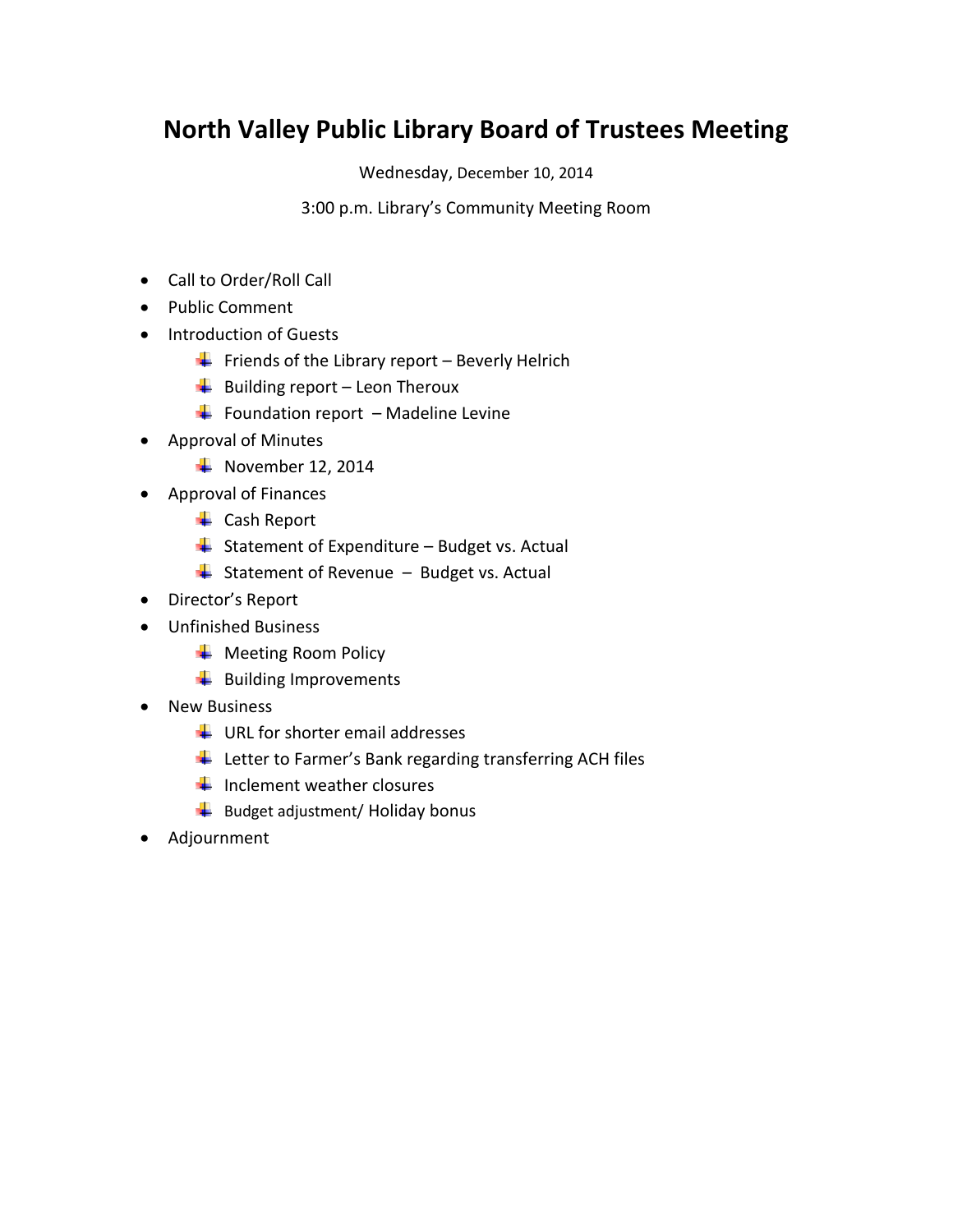## *Approved 1-15-15*

### North Valley Public Library Board of Trustees Meeting

Wednesday, December 10, 2014

3:00 p.m. Library's Community Meeting Room

Attending:

Joanne A. Charbonneau, Chair Alan Sponberg, Board member Toba Winston, Board member Victoria Howell, Board member Denise Ard, Library Director Bev Heinrich, Friends of the Library Leon Thereaux, Building and Grounds volunteer (RSVP)

Joanne called the meeting to order at 3:00.

Public Comment: Hazel Smith, representative from Al-Anon asked questions on the availability of the community room and inquired about the policies and stated the group's needs. The board thanked her for her input. Joanne said the board would get back to her when the policy is finalized. Hazel left.

Friends of Library: Bev reported the November book sale was successful, they made \$579.00, which brought the total made from book sales in 2014 to over \$2,000. The next Friends fund raiser will be Chocolate and Authors but no date is set yet. However, it will be in February or March and after Valentine's Day.

Victoria reported the Main Street Association will only sponsor 6 First Fridays a year which means other months the library would have its own advertising for a First Friday event. Some other businesses will continue doing some activities. There will no longer by sponsored First Fridays in January, February, March, April, July or Sept. That leaves the sponsored months as May, June, August, October, November and December.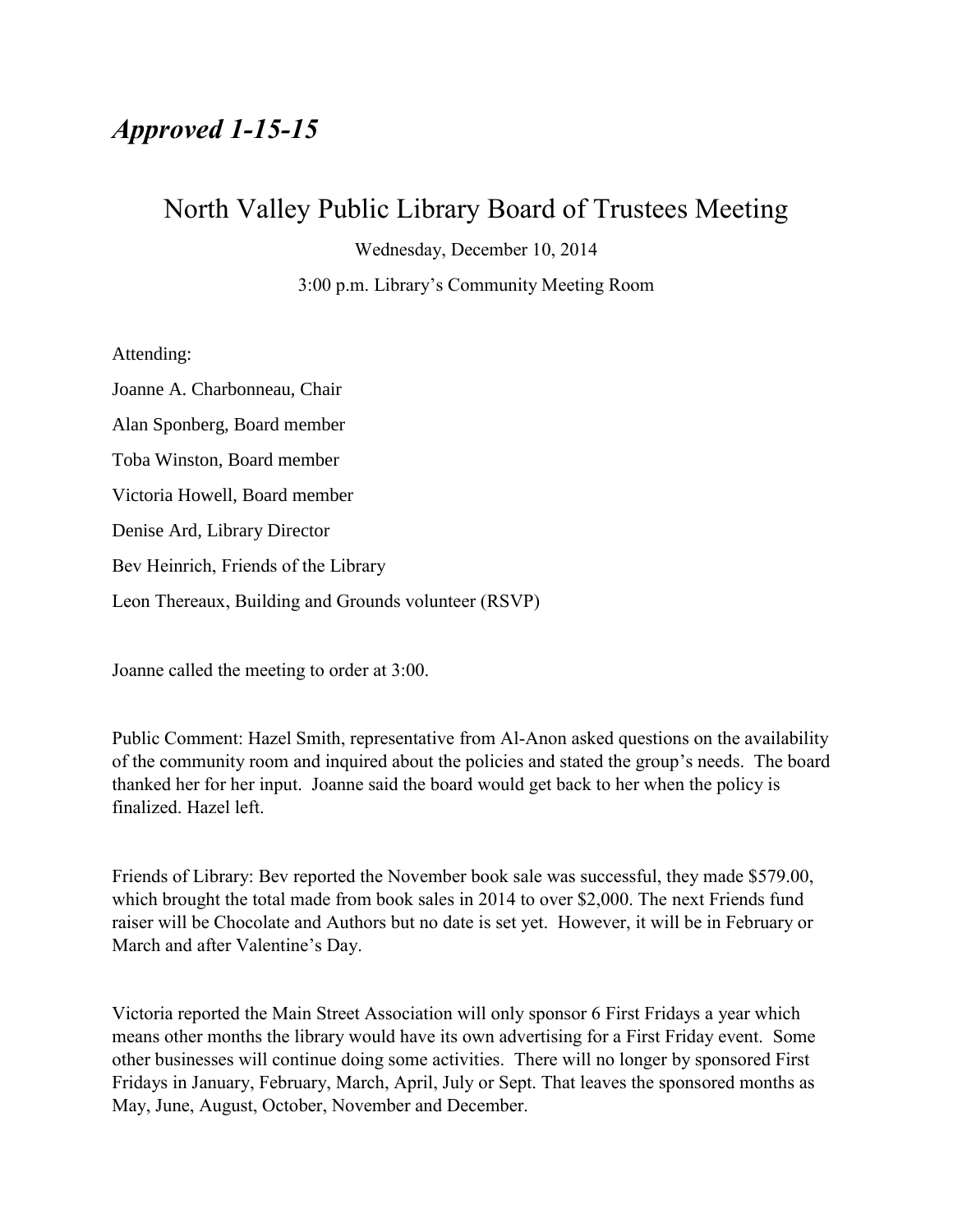Building report: Leon reported all smoke alarms and carbon monoxide detectors are working. He has not changed the heating filters because Anderson is still mid construction. The new awning lights are up and working. The back room leaked and a roofer came and put down extra seals. Also some discussion about the gutters backing up as a possible cause of leaks and could there be some drainage solutions. Keith from Caribou put heat tape up last year. The plan is to monitor for now.

Library Foundation report: Toba said they are planning one more meeting. Madeline has agreed to stay on until there is an official handoff to a new person. The new Foundation by-laws need to be reviewed and approved. The next meeting will hopefully be in January.

Approval of minutes: Joanne moved to approve Nov.  $12<sup>th</sup>$  board meeting minutes, Toba seconded. All approved. Joanne motioned to approve the minutes of the special board meeting. Victoria seconded. All approved.

### Finances:

Cash Report: Denise has an appointment scheduled with an accountant (Tammy) the next day and they will check expenditures and revenue reports. However, the main reason for the appointment is checking that taxes were taken out correctly before W-2 are due. The important point is the program is working and the data is getting registered. All looks good at this point.

Joanne moves to accept finances. Victoria seconded. All approved.

Director's Report: Joanne congratulated Denise on handling the Stevi Café problem, which is now fixed; streamlining payroll, arranging free Ingram's shipping.

### Unfinished Business:

There was much discussion on revising the community room use policy. The policy was completely rewritten and reviewed. Lines here and there were changed. The biggest changes are that groups will be allowed to book two evenings a week for 2 months and 2 months in advance to give many groups and the library to have new and interesting programming for the community. Joanne noted all the changes and will email to Denise to post on the website.

Joanne moved to accept this new policy as amended. Alan seconded. All approved.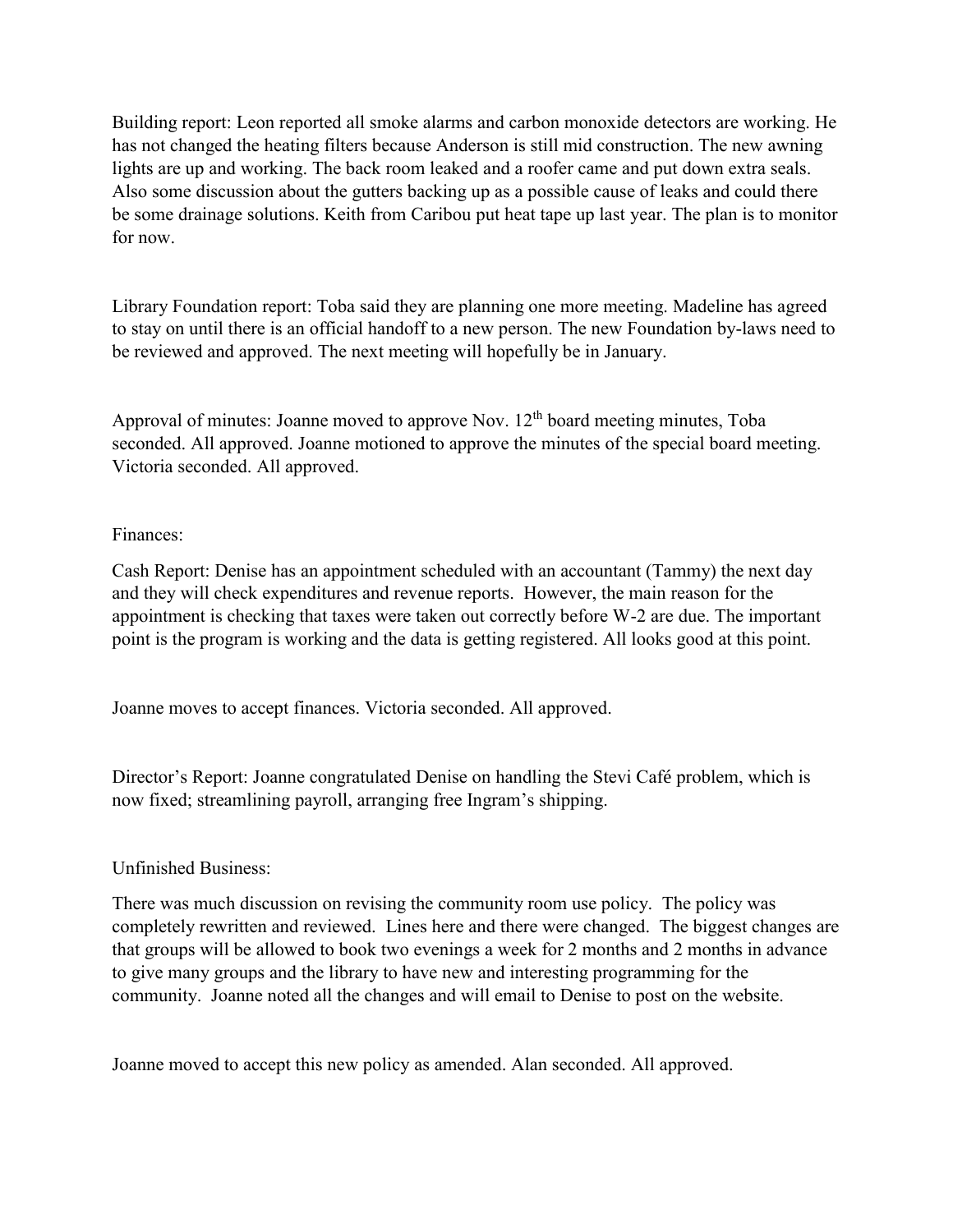Building improvements:

Denise reported the she had arranged with the Trapper Job Corp to spackle and paint the community room if approved by the board. Trapper Job Corp said they can purchase the primer and paint at a discount and then the library can reimburse them. Trapper Job Corp wanted to know whether to paint metal bars at entrance and whether to paint or remove the pieces of wood along the ceiling at a few places. Victoria will ask John Kellogg what the metal bars at the entrance to the community room are for. It was decided that the wood along some of the ceiling tiles should be removed.

Victoria motioned to accept Trapper Creek Job Corp to spackle and paint the walls. Joanne seconded. All approved. Joanne and Denise will pick a warm, cream color for walls.

Denise presented a bid from Celestial Flooring in Stevensville for carpet tiles. The cost for carpet was \$1925, Labor \$700 and floor prep about \$100. Toba said she is still negotiating with her carpet contact.

Alan reported further on his discussion with John Anderson about scratch and dent units. The 4 ton units will be adequate. Upgraded grills is included in second bid. Anderson's personal donation of \$1500 in cash and may go to Foundation. His additional quote for a business donation was \$1500 and is inclusive in the bid. Moving the old furnace will cost an additional \$2000 value but it is included in the bid. The electrical and miscellaneous is not included.

Alan asked that the library send a get well card to Don, the man who was injured working for Anderson's while at the library, as well as a to John Anderson for shoulder surgery.

Victoria invited anyone interested to a meeting the next day regarding an outside library sign.

New Business:

The URL address will not be reduced but left as is.

• A letter to Farmer's Bank- needs signatures before it can be sent. Joanne signed and Ed will too, to end the account.

The weather closure policy is now to allow Denise to make the call about opening late and/or closing early. Victoria motioned to accept the above, all approved.